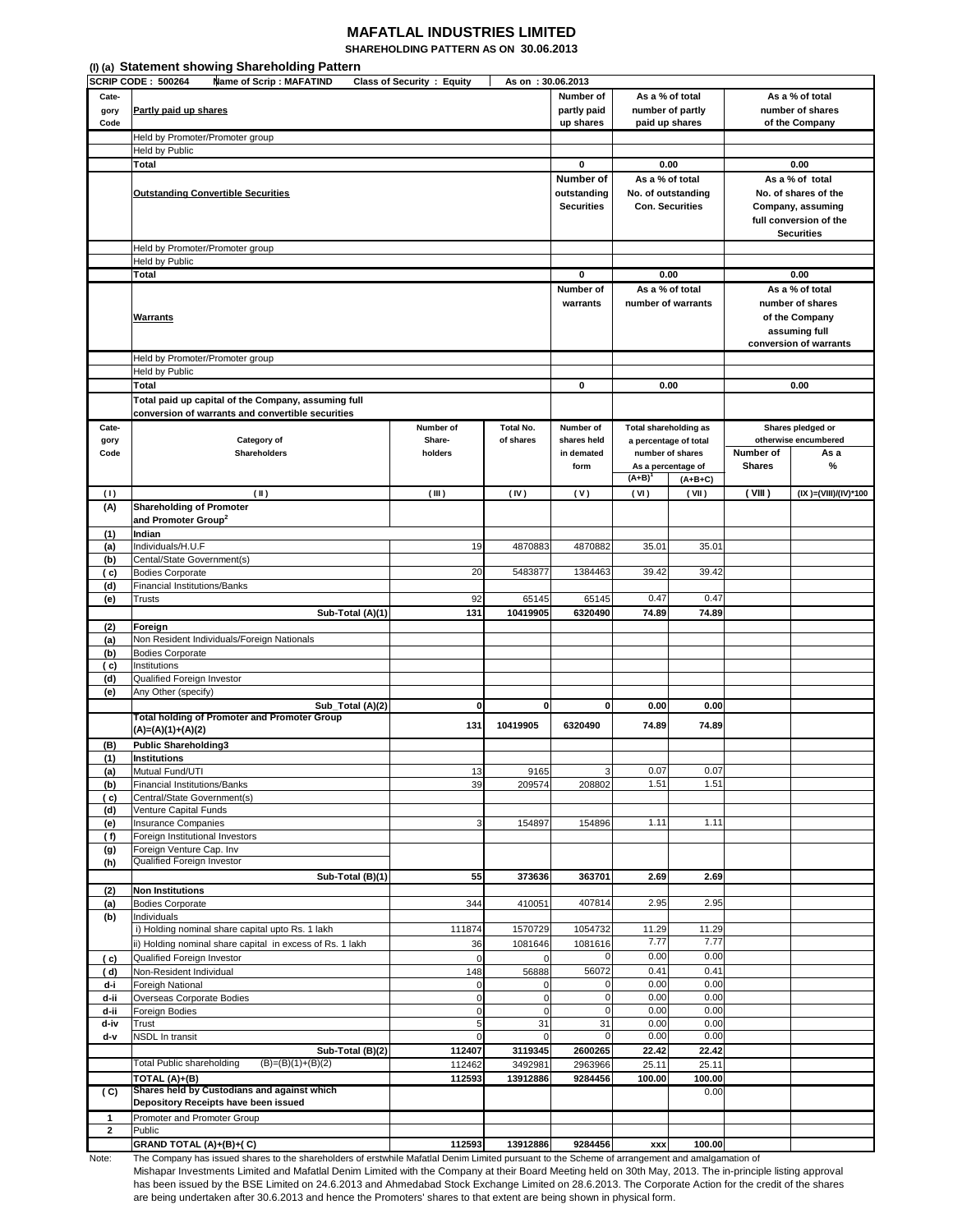|                      |                                                                                                   | <b>Details of Shares held</b> |                                           |        |                           | Encumbered shares(*)<br><b>Details of warrants</b>                         |                   | (Details) of convertible<br>securities                                                 |                    |                                                                                       | <b>Total shares</b><br>(including                                                                                                         |  |
|----------------------|---------------------------------------------------------------------------------------------------|-------------------------------|-------------------------------------------|--------|---------------------------|----------------------------------------------------------------------------|-------------------|----------------------------------------------------------------------------------------|--------------------|---------------------------------------------------------------------------------------|-------------------------------------------------------------------------------------------------------------------------------------------|--|
| Sr.No.               | Name of the shareholder                                                                           | No of Shares<br>held          | As a % of<br>grand total<br>$(A)+(B)+(C)$ | Number | As a<br>Percentage        | As a % of<br>grand total<br>$(A)+(B)+(C)$<br>of sub-<br>clause (I)(a) held | No of<br>warrants | As a % of<br>total number Number of<br>of warrants convertible<br>of the same<br>class | securities<br>held | As a % of<br>total number<br>lof<br>convertible<br>securities of<br>the same<br>class | underlying<br>shares<br>assuming full<br>conversion of<br>warrants and<br>convertible<br>securities as a<br>% of diluted<br>share capital |  |
| (1)                  | $(\parallel)$                                                                                     | (III)                         | (IV)                                      | (V)    | $(VI) =$<br>(V)/(III)*100 | (VII)                                                                      | (VIII)            | (IX)                                                                                   | (X)                | (XI)                                                                                  | (XII)                                                                                                                                     |  |
| 2                    | <b>RUPAL VISHAD MAFATLAL</b><br>REKHA HRISHIKESH MAFATLAL                                         | 1203465<br>804283             | 8.65<br>5.78                              |        |                           |                                                                            |                   |                                                                                        |                    |                                                                                       | 8.65<br>5.78                                                                                                                              |  |
| 3                    | PRIYAVRAT HRISHIKESH MAFATLAL                                                                     | 554232                        | 3.98                                      |        |                           |                                                                            |                   |                                                                                        |                    |                                                                                       | 3.98                                                                                                                                      |  |
| 4<br>5               | ANJALI HRISHIKESH MAFATLAL<br>AARTI HRISHIKESH MAFATLAL                                           | 150999<br>102512              | 1.09<br>0.74                              |        |                           | Δ                                                                          |                   |                                                                                        |                    |                                                                                       | 1.09<br>0.74                                                                                                                              |  |
| 6<br>$\overline{7}$  | A.N. MAFATLAL KARTA OF A.N.M. HUF 4 MAFATLAL                                                      | 5585                          | 0.04                                      |        |                           |                                                                            |                   |                                                                                        |                    |                                                                                       | 0.04                                                                                                                                      |  |
| 8                    | MAITHILI N DESAI<br>AARTI MANISH CHADHA                                                           | 3303<br>1830                  | 0.02<br>0.01                              |        |                           |                                                                            |                   |                                                                                        |                    |                                                                                       | 0.02<br>0.01                                                                                                                              |  |
| 9<br>10              | ANJALI KUNAL AGARWAL<br>NARENDRA DHARMSINH DESAI                                                  | 1830<br>1611                  | 0.01<br>0.01                              |        |                           |                                                                            |                   |                                                                                        |                    |                                                                                       | 0.01<br>0.01                                                                                                                              |  |
| 11                   | P.A.MAFATLAL AS KARTA OF P.A.M. HUF 1 MAFATLAL                                                    | 1455                          | 0.01                                      |        |                           |                                                                            |                   |                                                                                        |                    |                                                                                       | 0.01                                                                                                                                      |  |
| 12<br>13             | ARVIND N MAFATLAL<br>VISHAD P.MAFATLAL PAM HUF1 P MAFATLAL                                        | 1173<br>455                   | 0.01<br>0.00                              |        |                           |                                                                            |                   |                                                                                        |                    |                                                                                       | 0.01<br>0.00                                                                                                                              |  |
| 14                   | SUSHILABEN ARVIND PRASAD MAFATLAL                                                                 | 297                           | 0.00                                      |        |                           |                                                                            |                   |                                                                                        |                    |                                                                                       | 0.00                                                                                                                                      |  |
| 15<br>16             | CHETNA PADMANABH MAFATLAL<br>VISHAD PADMANABH MAFATLAL                                            | 204<br>1211581                | 0.00<br>8.71                              |        |                           |                                                                            |                   |                                                                                        |                    |                                                                                       | 0.00<br>8.71                                                                                                                              |  |
| 17                   | HRISHIKESH ARVIND MAFATLAL                                                                        | 821577                        | 5.90                                      |        |                           |                                                                            |                   |                                                                                        |                    |                                                                                       | 5.90                                                                                                                                      |  |
| 18<br>19             | HRISHIKESH ARVIND MAFATLAL<br>HRISHIKESH ARVIND MAFATLAL                                          | 4490                          | 0.03<br>0.00                              |        |                           |                                                                            |                   |                                                                                        |                    |                                                                                       | 0.03<br>0.00                                                                                                                              |  |
|                      | <b>Sub Total</b>                                                                                  | 4870883                       | 35.01                                     |        |                           |                                                                            |                   |                                                                                        |                    |                                                                                       | 35.01                                                                                                                                     |  |
| -1<br>$\overline{2}$ | NAVIN FLUORINE INTERNATIONAL LIMITED<br>ALMOUNT PRODUCTS & SERVICES PVT. LTD.                     | 1774707<br>1064443            | 12.76<br>7.65                             |        |                           |                                                                            |                   |                                                                                        |                    |                                                                                       | 12.76<br>7.65                                                                                                                             |  |
| 3                    | SUKARMA INVESTMENTS PVT. LTD                                                                      | 839123                        | 6.03                                      |        |                           |                                                                            |                   |                                                                                        |                    |                                                                                       | 6.03                                                                                                                                      |  |
| 4<br>5               | <b>NOCIL LIMITED</b><br>MAFATLAL IMPEX PRIVATE LTD                                                | 566320<br>352643              | 4.07<br>2.53                              |        |                           |                                                                            |                   |                                                                                        |                    |                                                                                       | 4.07<br>2.53                                                                                                                              |  |
| 6                    | MAFATLAL EXIM PVT. LTD.                                                                           | 250000<br>242913              | 1.80                                      |        |                           |                                                                            |                   |                                                                                        |                    |                                                                                       | 1.80<br>1.75                                                                                                                              |  |
| 7<br>8               | SUREMI TRADING PRIVATE LIMITED<br>SUREMI TRADING PRIVATE LIMITED                                  | 171141                        | 1.75<br>1.23                              |        |                           |                                                                            |                   |                                                                                        |                    |                                                                                       | 1.23                                                                                                                                      |  |
| 9<br>10              | MAFATLAL EXIM PVT. LTD.<br>MAFATLAL IMPEX PRIVATE LIMITED                                         | 107807<br>41085               | 0.77<br>0.30                              |        |                           |                                                                            |                   |                                                                                        |                    |                                                                                       | 0.77<br>0.30                                                                                                                              |  |
| 11                   | ARVI ASSOCIATES PVT LTD                                                                           | 25259                         | 0.18                                      |        |                           |                                                                            |                   |                                                                                        |                    |                                                                                       | 0.18                                                                                                                                      |  |
| 12<br>13             | GAYATRI PESTICHEM MFG PVT LTD<br>MAFATLAL EXIM PRIVATE LIMITED                                    | 22305<br>18400                | 0.16<br>0.13                              |        |                           |                                                                            |                   |                                                                                        |                    |                                                                                       | 0.16<br>0.13                                                                                                                              |  |
| 14                   | PAMIL INVESTMENTS PRIVATE LIMITED                                                                 | 4197                          | 0.03                                      |        |                           |                                                                            |                   |                                                                                        |                    |                                                                                       | 0.03                                                                                                                                      |  |
| 15<br>16             | SUSHRIPADA INVESTMENTS PRIVATE LIMITED<br>SUREMI TRADING PRIVATE LIMITED                          | 2269<br>1225                  | 0.02<br>0.01                              |        |                           |                                                                            |                   |                                                                                        |                    |                                                                                       | 0.02<br>0.01                                                                                                                              |  |
| 17<br>18             | SUMIL HOLDINGS PRIVATE LTD<br>MILAP TEXCHEM PRIVATE LIMITED                                       | 10<br>10                      | 0.00<br>0.00                              |        |                           |                                                                            |                   |                                                                                        |                    |                                                                                       | 0.00<br>0.00                                                                                                                              |  |
| 19                   | MILEKHA TEXCHEM COMPANY PRIVATE LIMITED                                                           | 10                            | 0.00                                      |        |                           |                                                                            |                   |                                                                                        |                    |                                                                                       | 0.00                                                                                                                                      |  |
| 20                   | SHAMIR TEXCHEM PRIVATE LIMITED<br>Sub Total                                                       | 10<br>5483877                 | 0.00<br>39.41                             |        |                           |                                                                            |                   |                                                                                        |                    |                                                                                       | 0.00<br>39.41                                                                                                                             |  |
| 1                    | SHETH MAFATLAL GAGALBHAI FOUNDATION TRUSTNO 2                                                     | 786                           | 0.01                                      |        |                           |                                                                            |                   |                                                                                        |                    |                                                                                       | 0.01                                                                                                                                      |  |
| 2<br>3               | SHETH MAFATLAL GAGALBHAI FOUNDATION TRUSTNO.3<br>SHETH MAFATLAL GAGALBHAI FOUNDATION TRUST NO 10  | 786<br>786                    | 0.01<br>0.01                              |        |                           |                                                                            |                   |                                                                                        |                    |                                                                                       | 0.01<br>0.01                                                                                                                              |  |
| $\overline{4}$<br>5  | SHETH MAFATLAL GAGALBHAI FOUNDATION TRUST NO 9<br>SHETH MAFATLAL GAGALBHAI FOUNDATION TRUST NO22  | 786<br>786                    | 0.01<br>0.01                              |        |                           |                                                                            |                   |                                                                                        |                    |                                                                                       | 0.01<br>0.01                                                                                                                              |  |
| 6                    | SHETH MAFATLAL GAGALBHAI FOUNDATION TRUST NO 20                                                   | 786                           | 0.01                                      |        |                           |                                                                            |                   |                                                                                        |                    |                                                                                       | 0.01                                                                                                                                      |  |
| 8                    | SHETH MAFATLAL GAGALBHAI FOUNDATION TRUST NO 5<br>SHETH MAFATLAL GAGALBHAI FOUNDATION TRUST NO 7  | 786<br>786                    | 0.01<br>0.01                              |        |                           |                                                                            |                   |                                                                                        |                    |                                                                                       | 0.01<br>0.01                                                                                                                              |  |
| 9                    | SHRI HRISHIKESH ARVIND MAFATLAL PUBLIC                                                            | 786                           | 0.01                                      |        |                           |                                                                            |                   |                                                                                        |                    |                                                                                       | 0.01                                                                                                                                      |  |
| 10                   | <b>CHARITABLE TRUST NO 1</b><br>SHRI ARVIND N MAFATLAL PUBLIC CHARITABLE TRUST                    | 786                           | 0.01                                      |        |                           |                                                                            |                   |                                                                                        |                    |                                                                                       | 0.01                                                                                                                                      |  |
|                      | NO <sub>7</sub>                                                                                   |                               |                                           |        |                           |                                                                            |                   |                                                                                        |                    |                                                                                       |                                                                                                                                           |  |
| 11                   | SHRI ARVIND N MAFATLAL PUBLIC CHARITABLE TRUST<br>NO 6                                            | 786                           | 0.01                                      |        |                           |                                                                            |                   |                                                                                        |                    |                                                                                       | 0.01                                                                                                                                      |  |
| 12                   | SHRI PADMANABH ARVIND MAFATLAL PUBLIC<br>CHARITABLE TRUST NO 1                                    | 786                           | 0.01                                      |        |                           |                                                                            |                   |                                                                                        |                    |                                                                                       | 0.01                                                                                                                                      |  |
| 13                   | SHRI PADMANABH ARVIND MAFATLAL PUBLIC                                                             | 786                           | 0.01                                      |        |                           |                                                                            |                   |                                                                                        |                    |                                                                                       | 0.01                                                                                                                                      |  |
| 14                   | CHARITABLE TRUST NO 2<br>SHRI PADMANABH ARVIND MAFATLAL PUBLIC                                    | 786                           | 0.01                                      |        |                           |                                                                            |                   |                                                                                        |                    |                                                                                       | 0.01                                                                                                                                      |  |
| 15                   | CHARITABLE TRUST NO 3<br>NAVINCHANDRA MAFATLAL CHARITY TRUST NO 11                                | 786                           | 0.01                                      |        |                           |                                                                            |                   |                                                                                        |                    |                                                                                       | 0.01                                                                                                                                      |  |
| 16                   | NAVINCHANDRA MAFATLAL CHARITY TRUST NO 2                                                          | 786                           | 0.01                                      |        |                           |                                                                            |                   |                                                                                        |                    |                                                                                       | 0.01                                                                                                                                      |  |
| 17<br>18             | NAVINCHANDRA MAFATLAL CHARITY TRUST NO 3<br>NAVINCHANDRA MAFATLAL CHARITY TRUST NO 6              | 786<br>786                    | 0.01<br>0.01                              |        |                           |                                                                            |                   |                                                                                        |                    |                                                                                       | 0.01<br>0.01                                                                                                                              |  |
| 19                   | NAVINCHANDRA MAFATLAL CHARITY TRUST NO 12                                                         | 786                           | 0.01                                      |        |                           |                                                                            |                   |                                                                                        |                    |                                                                                       | 0.01                                                                                                                                      |  |
| 20<br>21             | NAVINCHANDRA MAFATLAL CHARITY TRUST NO 13<br>NAVINCHANDRA MAFATLAL CHARITY TRUST NO 15            | 786<br>786                    | 0.01<br>0.01                              |        |                           |                                                                            |                   |                                                                                        |                    |                                                                                       | 0.01<br>0.01                                                                                                                              |  |
| 22                   | SHRI PRANSUKHLAL CHARITY TRUST NO 3<br>SHRI PRANSUKHLAL CHARITY TRUST NO 2                        | 786                           | 0.01                                      |        |                           |                                                                            |                   |                                                                                        |                    |                                                                                       | 0.01                                                                                                                                      |  |
| 23<br>24             | NAVINCHANDRA MAFATLAL CHARITY TRUST NO 4                                                          | 786<br>786                    | 0.01<br>0.01                              |        |                           |                                                                            |                   |                                                                                        |                    |                                                                                       | 0.01<br>0.01                                                                                                                              |  |
| 25<br>26             | NAVINCHANDRA MAFATLAL CHARITY TRUST NO 7<br>NAVINCHANDRA MAFATLAL CHARITY TRUST NO 14             | 786<br>786                    | 0.01<br>0.01                              |        |                           |                                                                            |                   |                                                                                        |                    |                                                                                       | 0.01<br>0.01                                                                                                                              |  |
| 27                   | NAVINCHANDRA MAFATLAL CHARITY TRUST NO 5                                                          | 786                           | 0.01                                      |        |                           |                                                                            |                   |                                                                                        |                    |                                                                                       | 0.01                                                                                                                                      |  |
| 28                   | SHRI ARVIND N MAFATLAL PUBLIC CHARITABLE TRUST<br><b>NO2</b>                                      | 786                           | 0.01                                      |        |                           |                                                                            |                   |                                                                                        |                    |                                                                                       | 0.01                                                                                                                                      |  |
| 29                   | SHRI PADMANABH ARVIND MAFATLAL PUBLIC                                                             | 786                           | 0.01                                      |        |                           |                                                                            |                   |                                                                                        |                    |                                                                                       | 0.01                                                                                                                                      |  |
| 30                   | CHARITABLE TRUST NO 4<br>SHRI PADMANABH ARVIND MAFATLAL PUBLIC                                    | 786                           | 0.00<br>0.01                              |        |                           |                                                                            |                   |                                                                                        |                    |                                                                                       | 0.01                                                                                                                                      |  |
| 31                   | CHARITABLE TRUST NO 5<br>NAVINCHANDRA MAFATLAL CHARITY TRUST NO 9                                 | 786                           | 0.01                                      |        |                           |                                                                            |                   |                                                                                        |                    |                                                                                       | 0.01                                                                                                                                      |  |
| 32                   | SHETH MAFATLAL GAGALBHAI FOUNDATION TRUST NO 12                                                   | 786                           | 0.01                                      |        |                           |                                                                            |                   |                                                                                        |                    |                                                                                       | 0.01                                                                                                                                      |  |
| 33<br>34             | SHETH MAFATLAL GAGALBHAI FOUNDATION TRUST NO 13<br>SHETH MAFATLAL GAGALBHAI FOUNDATION TRUST NO 6 | 786<br>786                    | 0.01<br>0.01                              |        |                           |                                                                            |                   |                                                                                        |                    |                                                                                       | 0.01<br>0.01                                                                                                                              |  |
| 35                   | SHRI HRISHIKESH ARVIND MAFATLAL PUBLIC                                                            | 786                           | 0.01                                      |        |                           |                                                                            |                   |                                                                                        |                    |                                                                                       | 0.01                                                                                                                                      |  |
|                      | CHARITABLE TRUST NO 2                                                                             |                               |                                           |        |                           |                                                                            |                   |                                                                                        |                    |                                                                                       |                                                                                                                                           |  |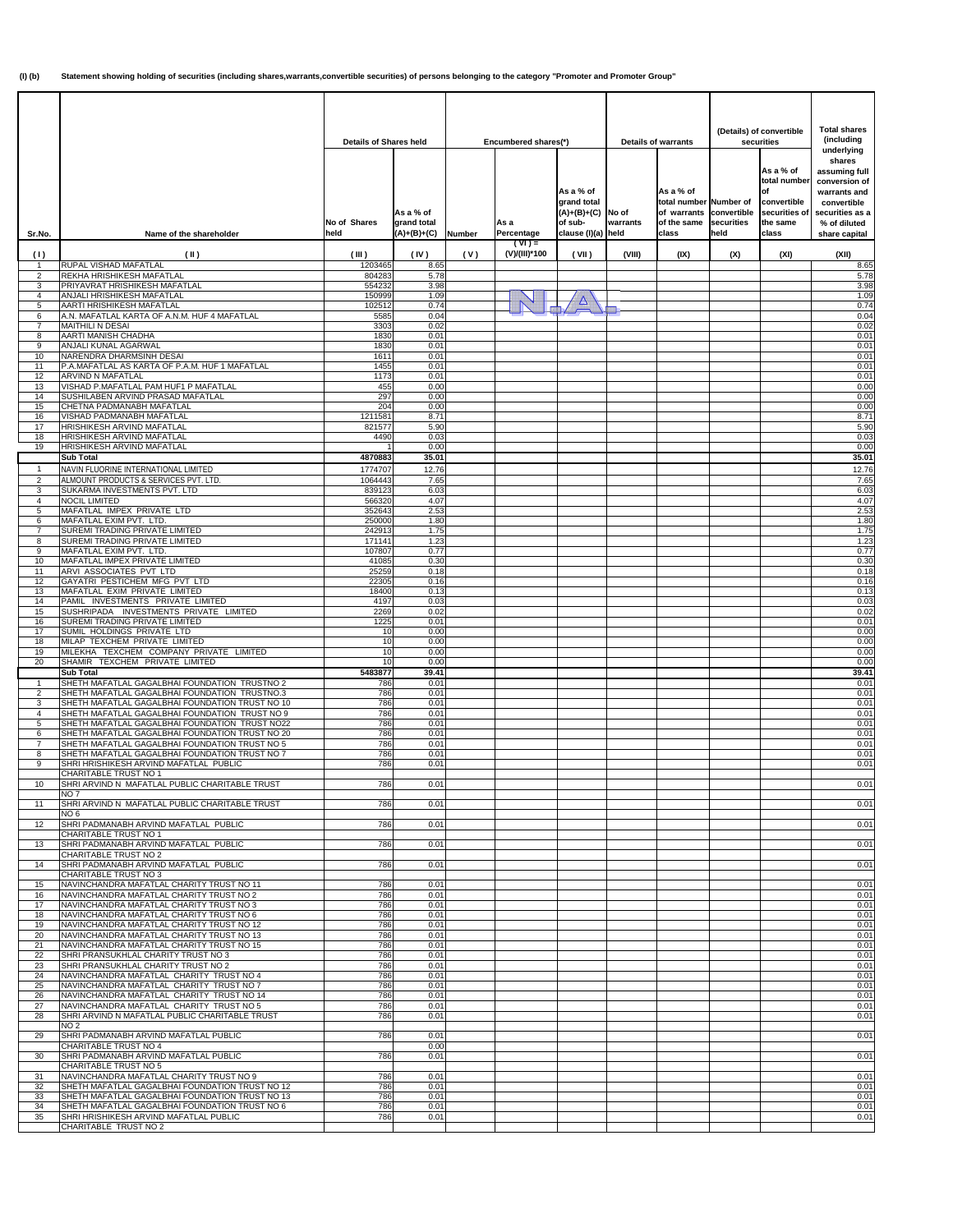| 36       | SHETH MAFATLAL GAGALBHAI FOUNDATION TRUST NO 8                                                                      | 786        | 0.01         |  |  |  | 0.01         |
|----------|---------------------------------------------------------------------------------------------------------------------|------------|--------------|--|--|--|--------------|
| 37       | SHRI HRISHIKESH ARVIND MAFATLAL PUBLIC                                                                              | 786        | 0.01         |  |  |  | 0.01         |
|          | CHARITABLE TRUST NO 3                                                                                               |            |              |  |  |  |              |
| 38       | SHRI HRISHIKESH ARVIND MAFATLAL PUBLIC<br>CHARITABLE TRUST NO 4                                                     | 786        | 0.01         |  |  |  | 0.01         |
| 39       | SHRI HRISHIKESH ARVIND MAFATLAL PUBLIC                                                                              | 786        | 0.01         |  |  |  | 0.01         |
|          | CHARITABLE TRUST NO 5                                                                                               |            |              |  |  |  |              |
| 40       | SETH MAFATLAL GAGALBHAI FOUNDATION TRUST NO 11                                                                      | 786        | 0.01         |  |  |  | 0.01         |
| 41       | SHRI ARVIND N MAFATLAL PUBLIC CHARITABLE TRUST                                                                      | 786        | 0.01         |  |  |  | 0.01         |
| 42       | NO 8<br>SHRI ARVIND N MAFATLAL PUBLIC CHARITABLE TRUST                                                              | 786        | 0.01         |  |  |  | 0.00<br>0.01 |
|          | NO 5                                                                                                                |            |              |  |  |  |              |
| 43       | SHRI ARVIND N MAFATLAL PUBLIC CHARITABLE TRUST                                                                      | 786        | 0.01         |  |  |  | 0.01         |
|          | NO <sub>4</sub>                                                                                                     |            |              |  |  |  |              |
| 44       | SHRI PRANSUKHLAL CHARITY TRUST NO 5<br>SHRI PRANSUKHLAL CHARITY TRUST NO 4                                          | 786        | 0.01         |  |  |  | 0.01         |
| 45<br>46 | SHRI HRISHIKESH ARVIND MAFATLAL PUBLIC                                                                              | 786<br>786 | 0.01<br>0.01 |  |  |  | 0.01<br>0.01 |
|          | CHARITBALE TRUST NO 6                                                                                               |            |              |  |  |  |              |
| 47       | SETH MAFATLAL GAGALBHAI FOUNDATION TRUST N0.4                                                                       | 786        | 0.01         |  |  |  | 0.01         |
| 48       | NAVINCHANDRA MAFATLAL CHARITY TRUST N0 8                                                                            | 786        | 0.01         |  |  |  | 0.01         |
| 49<br>50 | NAVINCHANDRA MAFATLAL CHARITY TRUST N0 10<br>SHRI ARVIND N MAFATLAL PUBLIC CHARITABLE TRUST                         | 786<br>786 | 0.01<br>0.01 |  |  |  | 0.01         |
| 51       | SETH MAFATLAL GAGALBHAI FOUNDATION TRUST N0 14                                                                      | 786        | 0.01         |  |  |  | 0.01<br>0.01 |
| 52       | SETH MAFATLAL GAGALBHAI FOUNDATION TRUST N0 17                                                                      | 786        | 0.01         |  |  |  | 0.01         |
| 53       | SETH MAFATLAL GAGALBHAI FOUNDATION TRUST N0 16                                                                      | 786        | 0.01         |  |  |  | 0.01         |
| 54       | SHRI ARVIND N MAFATLAL PUBLIC CHARITABLE TRUST                                                                      | 786        | 0.01         |  |  |  | 0.01         |
| 55       | NO 3<br>SHETH MAFATLAL GAGALBHAI FOUNDATION TRUST                                                                   | 786        | 0.01         |  |  |  | 0.01         |
|          | NO.19                                                                                                               |            |              |  |  |  |              |
| 56       | SHRI PRANSUKHLAL CHARITY TRUST NO 6                                                                                 | 786        | 0.01         |  |  |  | 0.01         |
| 57       | SHETH MAFATLAL GAGALBHAI FOUNDATION TRUST NO 21                                                                     | 786        | 0.01         |  |  |  | 0.01         |
| 58       | SHRI PRANSUKHLAL CHARITY TRUST                                                                                      | 786        | 0.01         |  |  |  | 0.01         |
| 59<br>60 | SHETH MAFATLAL GAGALBHAI FOUNDATION TRUST NO 18<br>SHETH MAFATLAL GAGALBHAI FOUNDATION TRUST NO 15                  | 786<br>786 | 0.01<br>0.01 |  |  |  | 0.01<br>0.01 |
| 61       | SHRI PADMANABH ARVIND MAFATLAL PUBLIC                                                                               | 786        | 0.01         |  |  |  | 0.01         |
|          | CHARITABLE TRUST NO 6                                                                                               |            |              |  |  |  |              |
| 62       | MRS SUSHILA ARVIND MAFATLAL PUBLIC CHARITABLE                                                                       | 624        | 0.00         |  |  |  | 0.00         |
| 63       | TRUST NO 1<br>MRS SUSHILA ARVIND MAFATLAL PUBLIC CHARITABLE                                                         | 624        | 0.00         |  |  |  | 0.00<br>0.00 |
|          | TRUST NO 2                                                                                                          |            |              |  |  |  |              |
| 64       | MRS SUSHILA ARVIND MAFATLAL PUBLIC CHARITABLE                                                                       | 624        | 0.00         |  |  |  | 0.00         |
|          | TRUST NO 3                                                                                                          |            |              |  |  |  |              |
| 65       | VISHAD PADMANABH MAFATLAL PUBLIC CHARITABLE                                                                         | 624        | 0.00         |  |  |  | 0.00         |
| 66       | TRUST NO 4<br>MRS REKHA HRISHIKESH MAFATLAL PUBLIC CHARITABLE                                                       | 624        | 0.00         |  |  |  | 0.00         |
|          | TRUST NO 1                                                                                                          |            |              |  |  |  |              |
| 67       | MRS REKHA HRISHIKESH MAFATLAL PUBLIC CHARITABLE                                                                     | 624        | 0.00         |  |  |  | 0.00         |
|          | TRUST NO 5                                                                                                          |            |              |  |  |  |              |
| 68       | MRS REKHA HRISHIKESH MAFATLAL PUBLIC CHARITABLE<br>TRUST NO 4                                                       | 624        | 0.00         |  |  |  | 0.00         |
| 69       | MRS REKHA HRISHIKESH MAFATLAL PUBLIC CHARITABLE                                                                     | 624        | 0.00         |  |  |  | 0.00         |
|          | TRUST NO 3                                                                                                          |            |              |  |  |  |              |
| 70       | MRS REKHA HRISHIKESH MAFATLAL PUBLIC CHARITABLE                                                                     | 624        | 0.00         |  |  |  | 0.00         |
|          | TRUST NO 2                                                                                                          |            |              |  |  |  |              |
| 71       | MRS SUSHILA ARVIND MAFATLAL PUBLIC CHARITABLE<br>TRUST N0.4                                                         | 624        | 0.00         |  |  |  | 0.00         |
| 72       | MRS.SUSHILA ARVIND MAFATLAL PUBLIC CHARITABLE                                                                       | 624        | 0.00         |  |  |  | 0.00         |
|          | TRUST N0.5                                                                                                          |            |              |  |  |  |              |
| 73       | MRS MILONI PADMANABH MAFATLAL PUBLIC CHARITABLE                                                                     | 624        | 0.00         |  |  |  | 0.00         |
|          | TRUST NO 1                                                                                                          |            |              |  |  |  |              |
| 74       | MRS MILONI PADMANABH MAFATLAL PUBLIC CHARITABLE<br>TRUST NO 2                                                       | 624        | 0.00         |  |  |  | 0.00         |
| 75       | MRS MILONI PADMANABH MAFATLAL PUBLIC CHARITABLE                                                                     | 624        | 0.00         |  |  |  | 0.00         |
|          | TRUST NO 4                                                                                                          |            |              |  |  |  |              |
| 76       | VISHAD P MAFATLAL PUBLIC CHARITABLE TRUST NO.1                                                                      | 624        | 0.00         |  |  |  | 0.00         |
| 77       | MRS MILONI PADMANABH MAFATLAL PUBLIC CHARITABLE<br>TRUST NO.3                                                       | 624        | 0.00         |  |  |  | 0.00         |
| 78       | VISHAD PADMANABH MAFATLAL PUBLIC CHARITABLE                                                                         | 624        | 0.00         |  |  |  | 0.00         |
|          | TRUST NO 2                                                                                                          |            |              |  |  |  |              |
| 79       | VISHAD PADMANABH MAFATLAL PUBLIC CHARITABLE                                                                         | 624        | 0.00         |  |  |  | 0.00         |
| 80       | TRUST NO-3<br>SHRI PADMAKESH PUBLIC CHARITY TRUST NO 4                                                              | 542        | 0.00         |  |  |  | 0.00         |
| 81       | SHRI PADMAKESH PUBLIC CHARITY TRUST NO 3                                                                            | 542        | 0.00         |  |  |  | 0.00         |
| 82       | SHRI PADMAKESH PUBLIC CHARITY TRUST NO 2                                                                            | 542        | 0.00         |  |  |  | 0.00         |
| 83       | SHRI PADMAKESH PUBLIC CHARITY TRUST NO 1                                                                            | 542        | 0.00         |  |  |  | 0.00         |
| 84       | SHRI RISHIPAD PUBLIC CHARITY TRUST NO 3                                                                             | 542        | 0.00         |  |  |  | 0.00         |
| 85<br>86 | SHRI RISHIPAD PUBLIC CHARITY TRUST NO 2<br>SHRI RISHIPAD PUBLIC CHARITY TRUST N0 4                                  | 542<br>542 | 0.00<br>0.00 |  |  |  | 0.00<br>0.00 |
| 87       | SHRI RISHIPAD PUBLIC CHARITY TRUST N0.1                                                                             | 542        | 0.00         |  |  |  | 0.00         |
| 88       | MRS. VIJAYALAXMI NAVINCHANDRA MAFATLAL PUBLIC                                                                       | 393        | 0.00         |  |  |  | 0.00         |
|          | CHARITY TRUST NO 16                                                                                                 |            |              |  |  |  |              |
| 89       | MRS VIJAYALAXMI NAVINCHANDRA MAFATLAL PUBLIC<br>CHARITY TRUST NO 19                                                 | 393        | 0.00         |  |  |  | 0.00         |
| 90       | MRS VIJAYALAXMI NAVINCHANDRA MAFATLAL PUBLIC                                                                        | 393        | 0.00         |  |  |  | 0.00         |
|          | CHARITY TRUST NO 20                                                                                                 |            |              |  |  |  |              |
| 91       | MAITHILIBEN N DESAI                                                                                                 | 256        | 0.00         |  |  |  | 0.00         |
| 92       | MRS MILONI PADMANABH MAFATLAL PUBLIC CHARITABLE                                                                     | 196        | 0.00         |  |  |  | 0.00         |
|          | TRUST NO 5<br><b>Sub Total</b>                                                                                      | 65145      | 0.47         |  |  |  | 0.47         |
|          | <b>TOTAL</b>                                                                                                        | 10419905   | 74.89        |  |  |  | 74.89        |
|          | (*) The term "encumbrance" has the same meaning as assigned to it in regulation 28(3) of the SAST Regulations, 2011 |            |              |  |  |  |              |